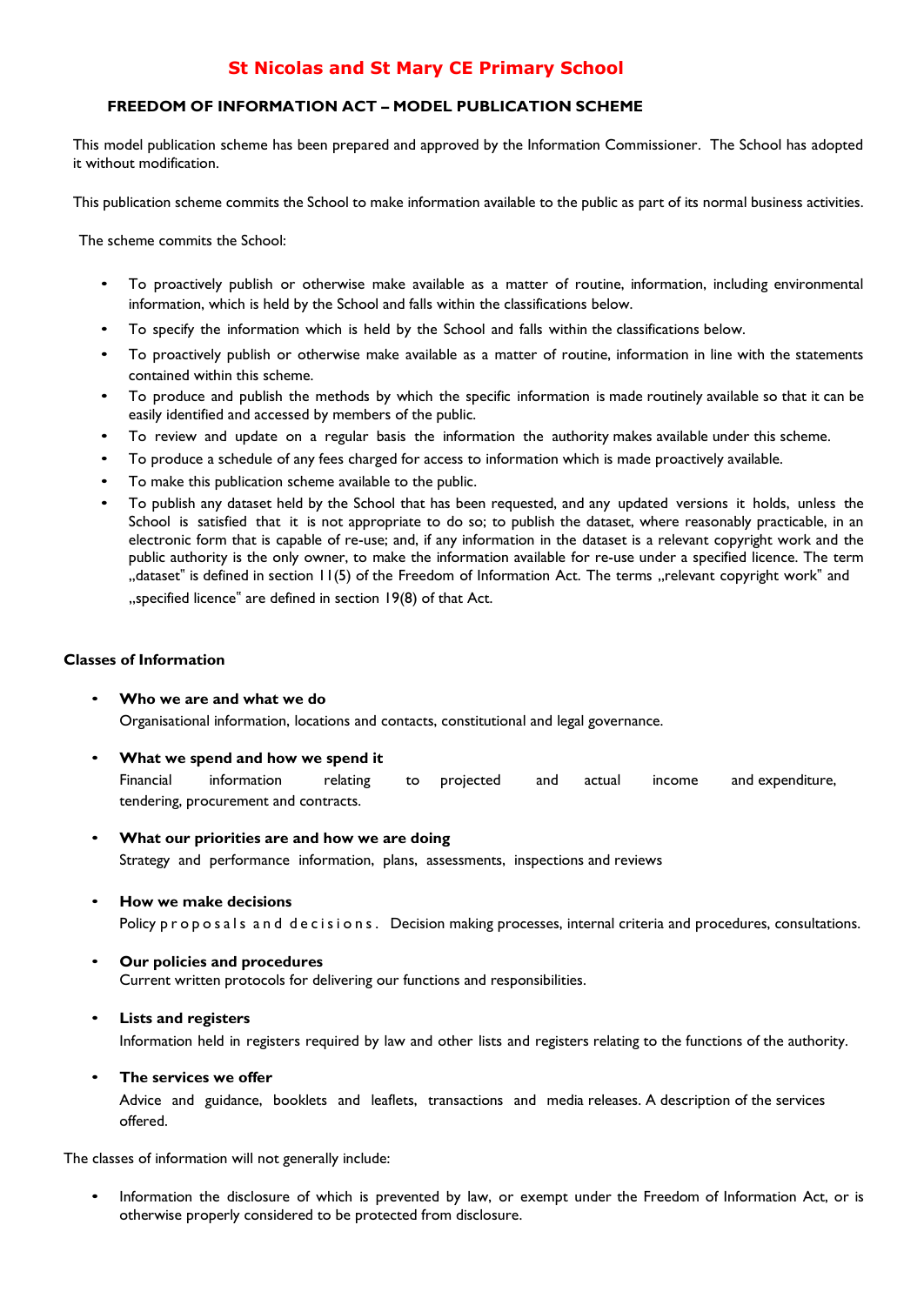- Information in draft form.
- Information that is no longer readily available as it is contained in files that have been placed in archive storage, or is difficult to access for similar reasons.

#### **The method by which information published under this scheme will be made available**

The School will indicate clearly to the public what information is covered by this scheme and how it can be obtained.

Where it is within the School's capability information will be provided on a website. Where it is impracticable to make information available on a website or when an individual does not wish to access the information by the website, the School will indicate how information can be obtained by other means and provide it by those means.

In exceptional circumstances some information may be available only by viewing in person. Where this manner is specified, contact details will be provided. An appointment to view the information will be arranged within a reasonable timescale.

Obligations under equality legislation and any other legislation to provide information in other forms and formats will be adhered to when providing information in accordance with this scheme.

#### **Charges which may be made for information published under this scheme**

The purpose of this scheme is to make the maximum amount of information readily available at minimum inconvenience and cost to the public. Charges made by the School for routinely published material will be justified and transparent and kept to a minimum.

Material which is published and accessed on a website will be provided free of charge.

Charges may be made for information subject to a charging regime specified by Parliament.

Charges may be made for actual disbursements incurred such as:

- photocopying
- postage and packaging
- the costs directly incurred as a result of viewing information

Charges may also be made for information provided under this scheme where they are legally authorised, they are in all the circumstances, including the general principles of the right of access to information held by public authorities, justified and are in accordance with a published schedule or schedules of fees which is readily available to the public.

Charges may also be made for making datasets (or parts of datasets) that are relevant copyright works available for re-use. These charges will be in accordance with either regulations made under section IIB of the Freedom of Information Act or other enactments.

If a charge is to be made, confirmation of the payment due will be given before the information is provided. Payment may be requested prior to provision of the information.

#### **Written requests**

Information held by the School that is not published under this scheme can be requested in writing, when its provision will be considered in accordance with the provisions of the Freedom of Information Act.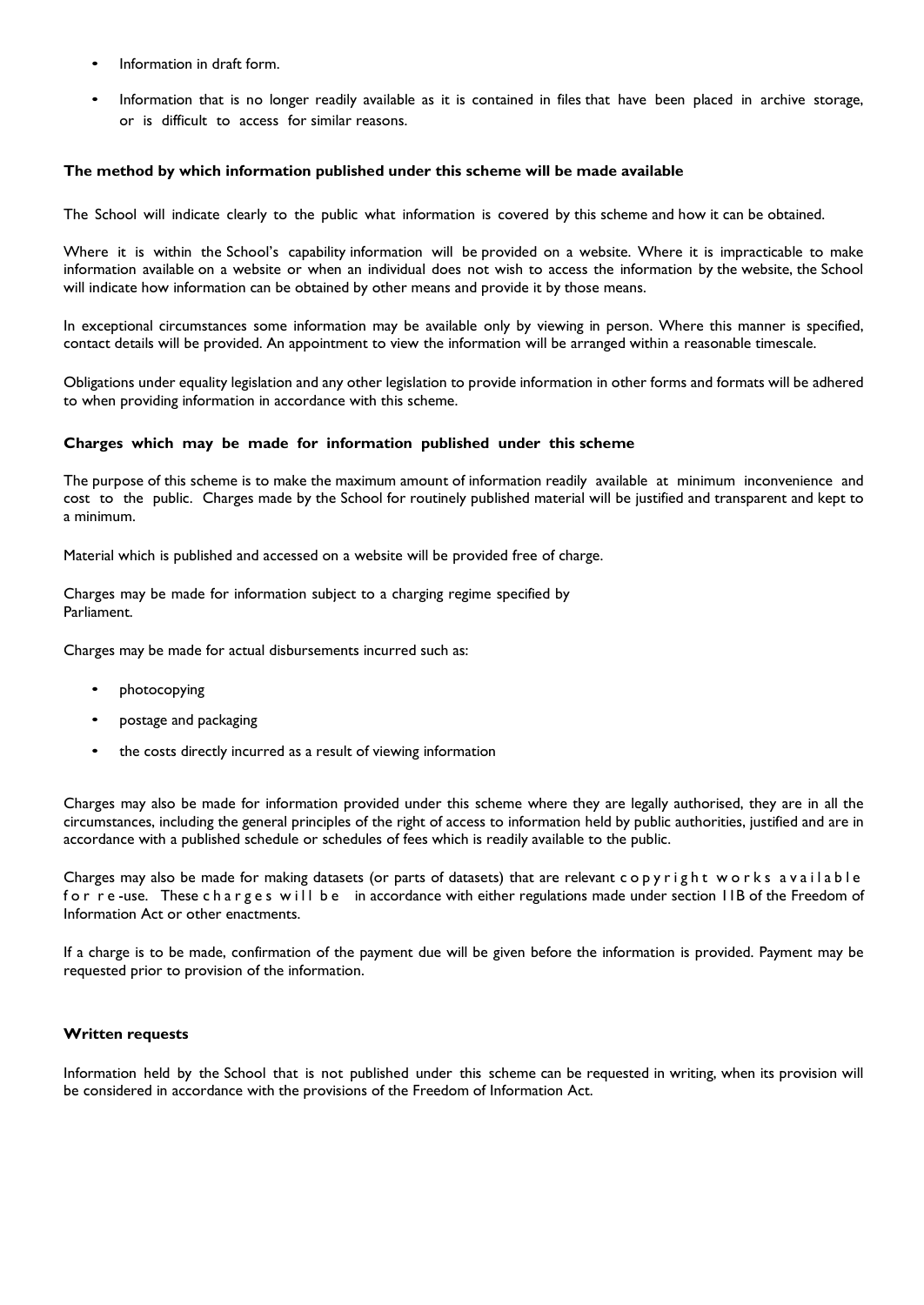

## Freedom of Information

# Guide to information available from St Nicolas and St Mary CE Primary School under the model publication scheme

| Information to be published.<br>This includes datasets where applicable - please see<br>"How to complete the Guide to Information".              | <b>How the information</b><br>can be obtained | Cost                        |
|--------------------------------------------------------------------------------------------------------------------------------------------------|-----------------------------------------------|-----------------------------|
| Class 1 - Who we are and what we do<br>(Organisational information, structures, locations and contacts)<br>This will be current information only | (hard copy and/or<br>website)                 |                             |
| Who's who in the school                                                                                                                          | website<br>hard copy                          | nil<br>photocopying<br>cost |
| Who's who on the governing body / board of governors and the basis of their<br>appointment                                                       | website<br>hard copy                          | nil<br>photocopying<br>cost |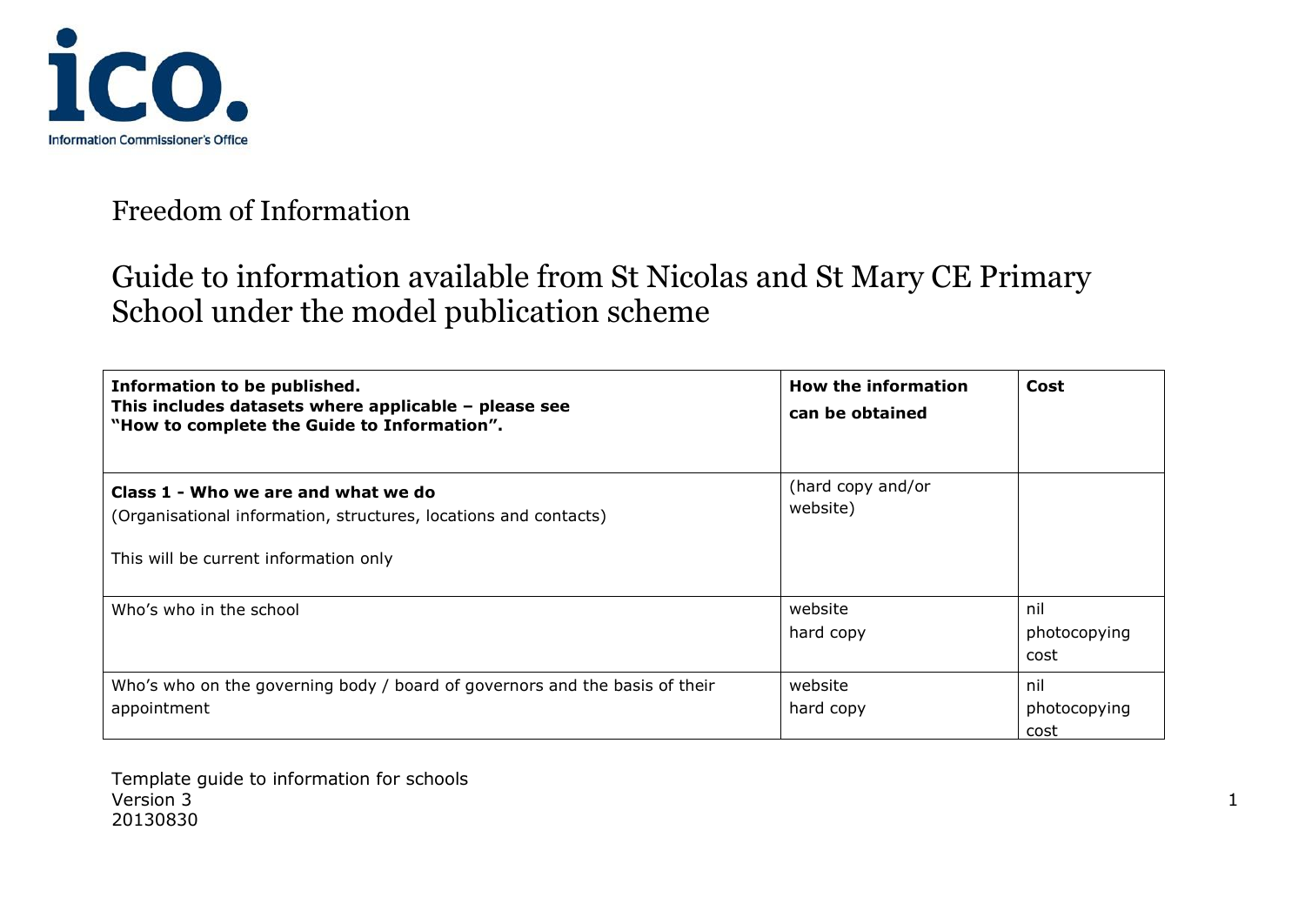

| Instrument of Government / Articles of Association                              | website             | nil          |
|---------------------------------------------------------------------------------|---------------------|--------------|
|                                                                                 | hard copy           | photocopying |
|                                                                                 |                     | cost         |
| Contact details for the Head teacher and for the governing body, via the school | website and/or hard | nil          |
| (named contacts where possible).                                                | copy                |              |
|                                                                                 |                     |              |
| School prospectus (if any)                                                      | website and/or hard | nil          |
|                                                                                 | copy                |              |
| Staffing structure                                                              | website and/or hard | nil          |
|                                                                                 | copy                |              |
| School session times and term dates                                             | website and/or hard | nil          |
|                                                                                 | copy                |              |
| Address of school and contact details, including email address.                 | website and/or hard | nil          |
|                                                                                 | copy                |              |
|                                                                                 |                     |              |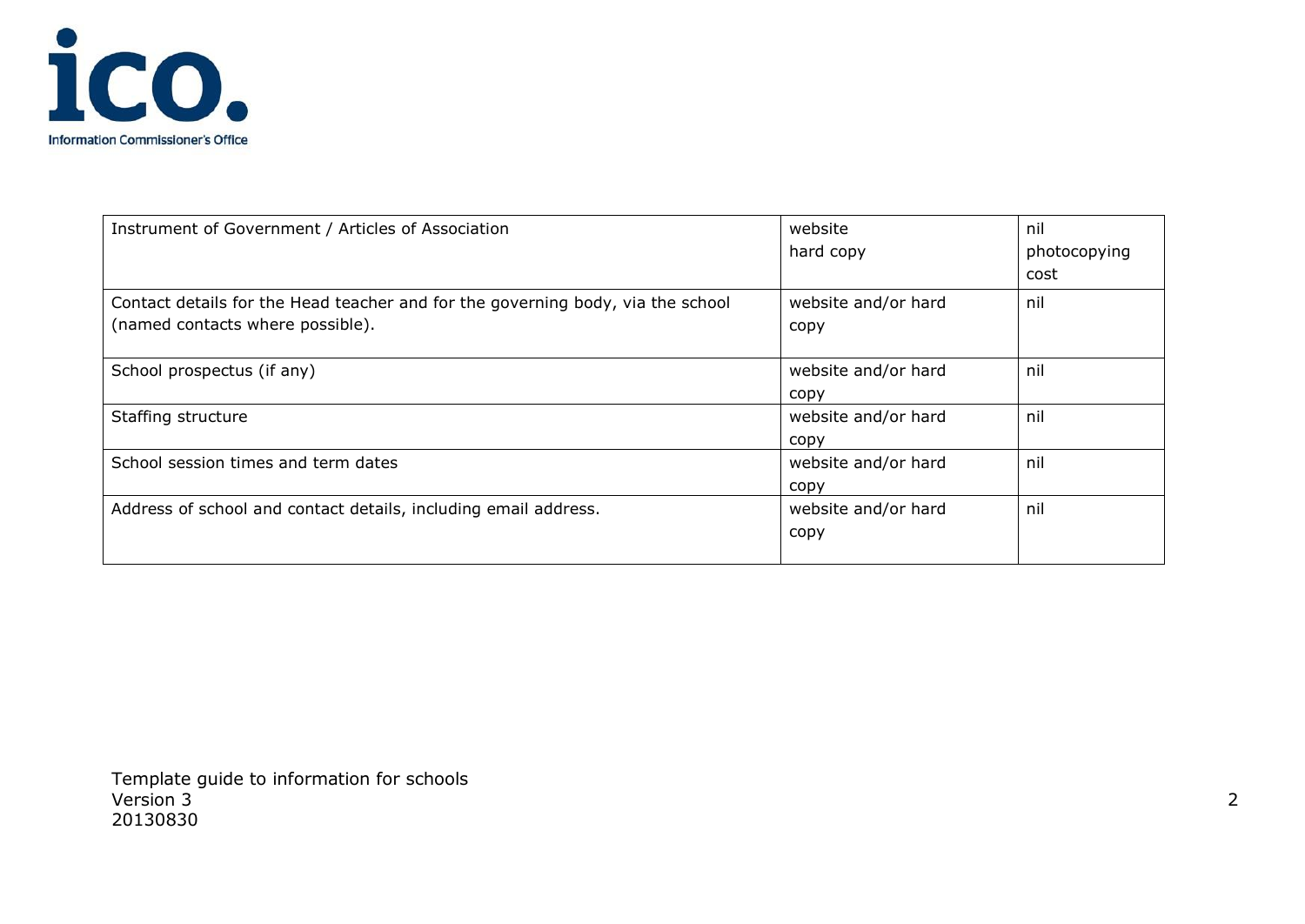

| Class 2 - What we spend and how we spend it<br>(Financial information relating to projected and actual income and expenditure,<br>procurement, contracts and financial audit)<br>Current and previous financial year as a minimum | (hard copy and/or<br>website)    |                             |
|-----------------------------------------------------------------------------------------------------------------------------------------------------------------------------------------------------------------------------------|----------------------------------|-----------------------------|
| Annual budget plan and financial statements                                                                                                                                                                                       | hard copy by<br>application only | photocopying<br>cost        |
| Capital funding                                                                                                                                                                                                                   | hard copy by<br>application only | photocopying<br>cost        |
| Procurement and contracts the school has entered into, or information relating to / a<br>link to information held by an organisation which has done so on its behalf (for<br>example, a local authority or diocese).              | hard copy by<br>application only | photocopying<br><b>cost</b> |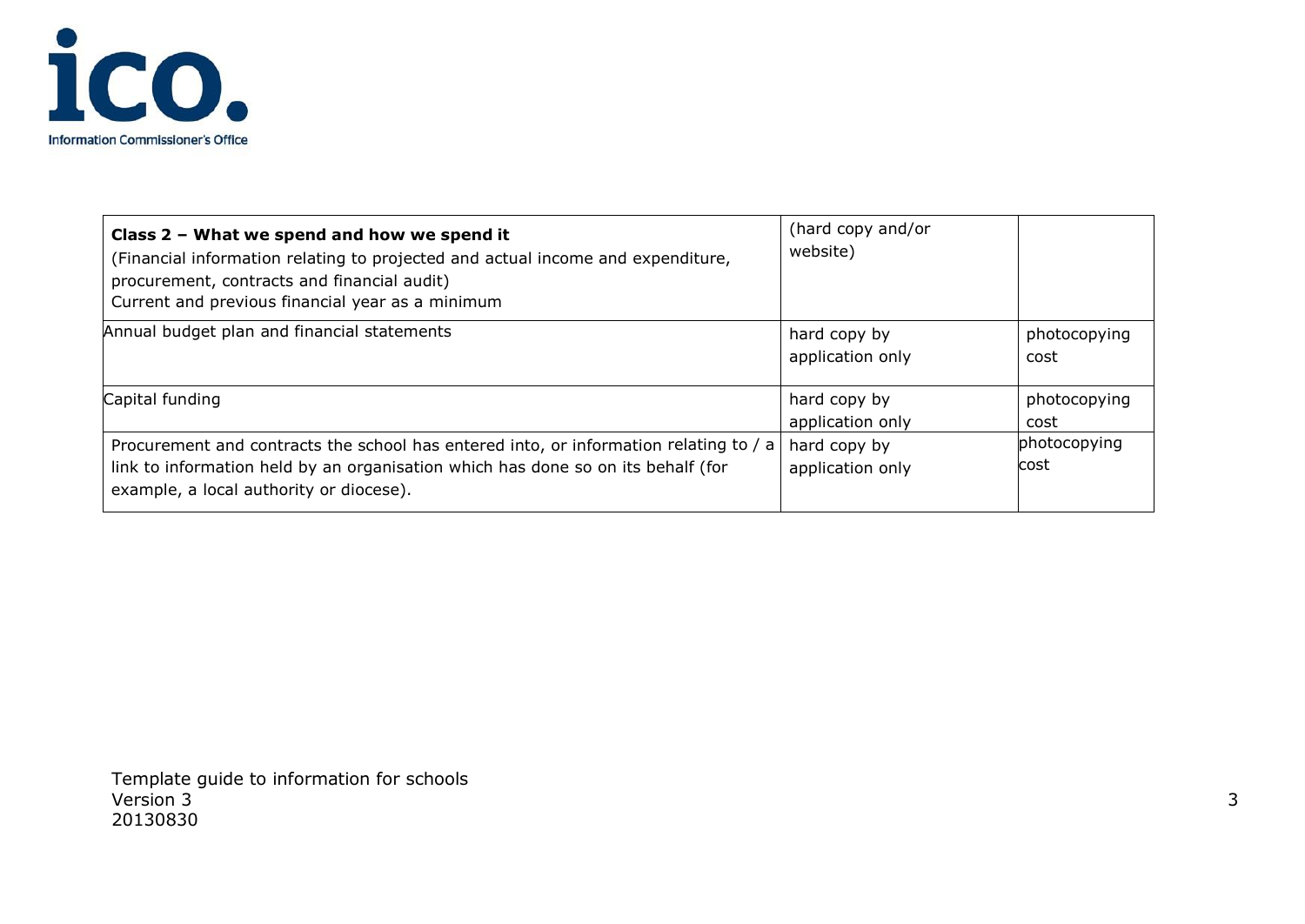

20130830

| Pay policy                                                                                                                                                                                                                                           | hard copy                  | photocopying cost |
|------------------------------------------------------------------------------------------------------------------------------------------------------------------------------------------------------------------------------------------------------|----------------------------|-------------------|
| Staff allowances and expenses that can be incurred or claimed, with totals paid to<br>individual senior staff members (Senior Leadership Team or equivalent, whose<br>basic actual salary is at least £60,000 per annum) by reference to categories. | hard copy of pay<br>policy | photocopying cost |
| Staffing, pay and grading structure. As a minimum the pay information should<br>include salaries for senior staff (Senior Leadership Team or equivalent as above) in<br>bands of £10,000; for more junior posts, by salary range.                    | hard copy of pay<br>policy | photocopying cost |
| Governors' allowances that can be incurred or claimed, and a record of total<br>payments made to individual governors.                                                                                                                               | hard copy of pay policy    | photocopying cost |
| Template guide to information for schools<br>Version 3                                                                                                                                                                                               |                            |                   |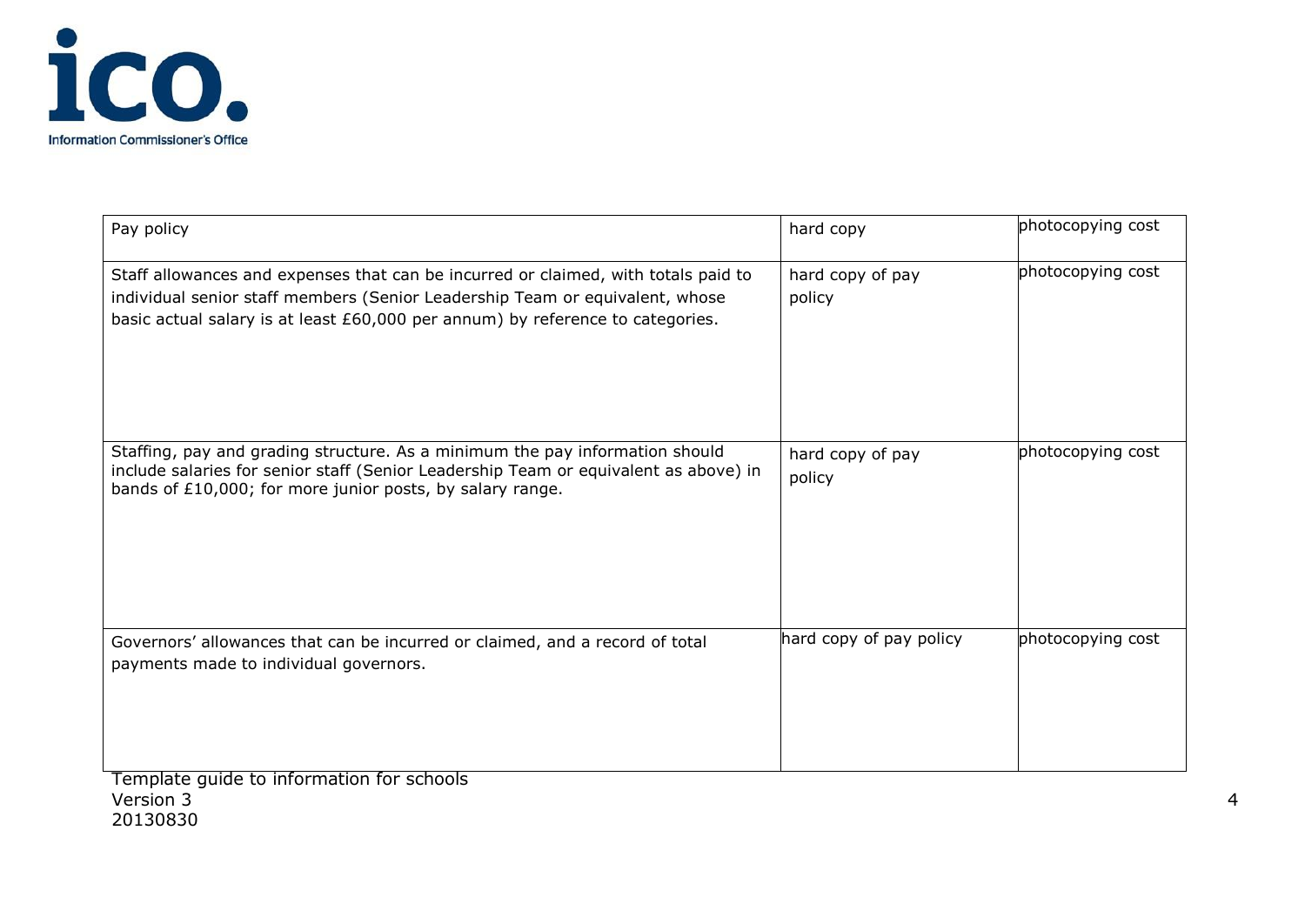

| Class 3 - What our priorities are and how we are doing<br>(Strategies and plans, performance indicators, audits, inspections and<br>reviews)<br>Current information as a minimum | (hard copy or website) |                             |
|----------------------------------------------------------------------------------------------------------------------------------------------------------------------------------|------------------------|-----------------------------|
| School profile (if any)                                                                                                                                                          |                        |                             |
| And in all cases:                                                                                                                                                                |                        |                             |
| Performance data supplied to the English or Welsh Government or to the<br>Northern Ireland Executive, or a direct link to the data                                               | website<br>hard copy   | nil<br>photocopying<br>cost |
| The latest Ofsted / Estyn / Education and Training Inspectorate report<br>- Summary<br>- Full report                                                                             |                        |                             |
| Post-inspection action plan                                                                                                                                                      |                        |                             |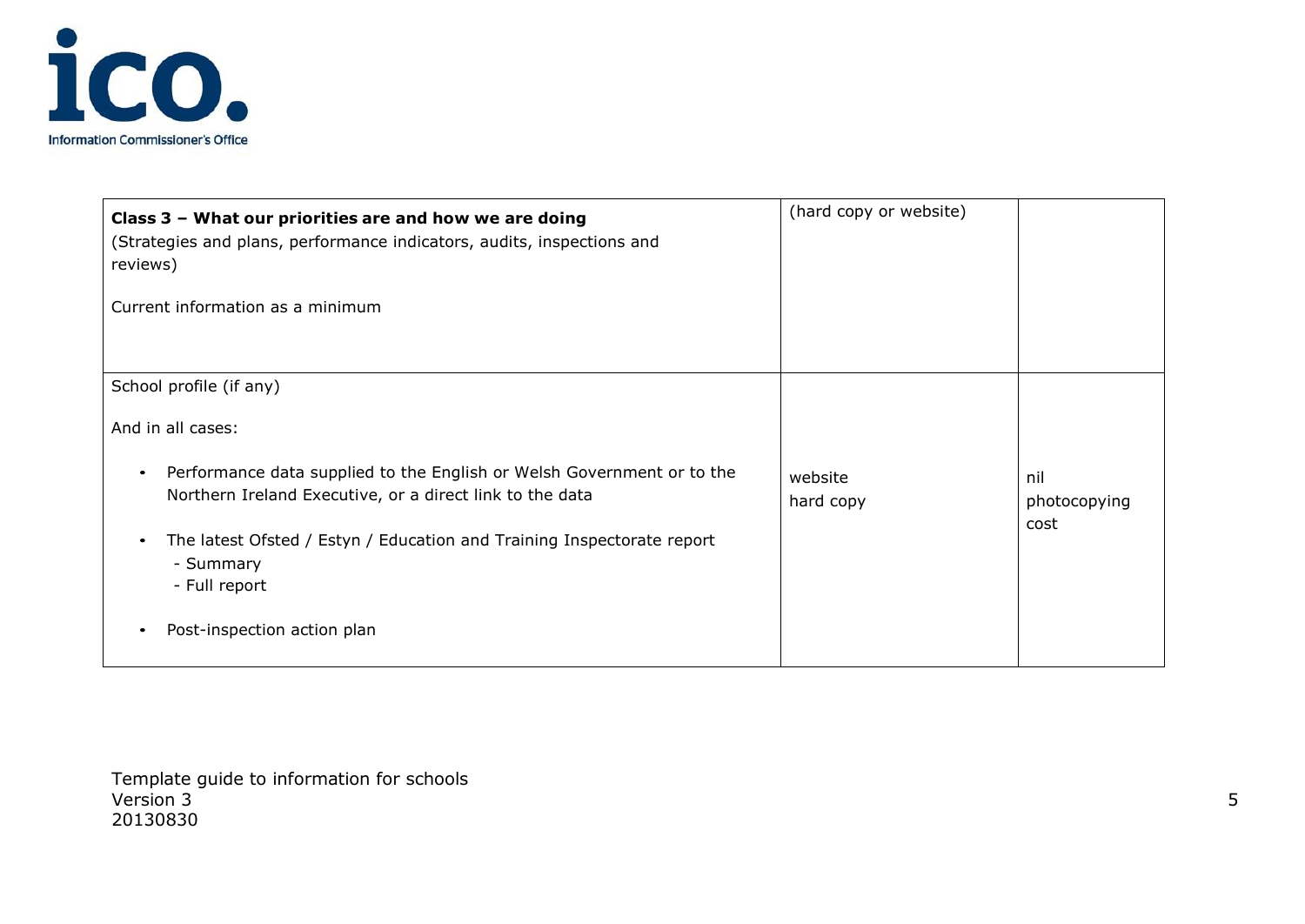

| Performance management policy and procedures adopted by the governing<br>body.    | hard copy by<br>application only | photocopying<br>cost |
|-----------------------------------------------------------------------------------|----------------------------------|----------------------|
|                                                                                   |                                  |                      |
| Performance data or a direct link to it                                           | website                          | nil                  |
|                                                                                   | hard copy                        | photocopying         |
|                                                                                   |                                  | cost                 |
| The school's future plans; for example, proposals for and any consultation on the | website and/or hard              | nil                  |
| future of the school, such as a change in status                                  | copy                             |                      |
|                                                                                   |                                  |                      |
| Safeguarding and child protection                                                 | website and/or hard              | nil                  |
|                                                                                   | copy                             |                      |
|                                                                                   |                                  |                      |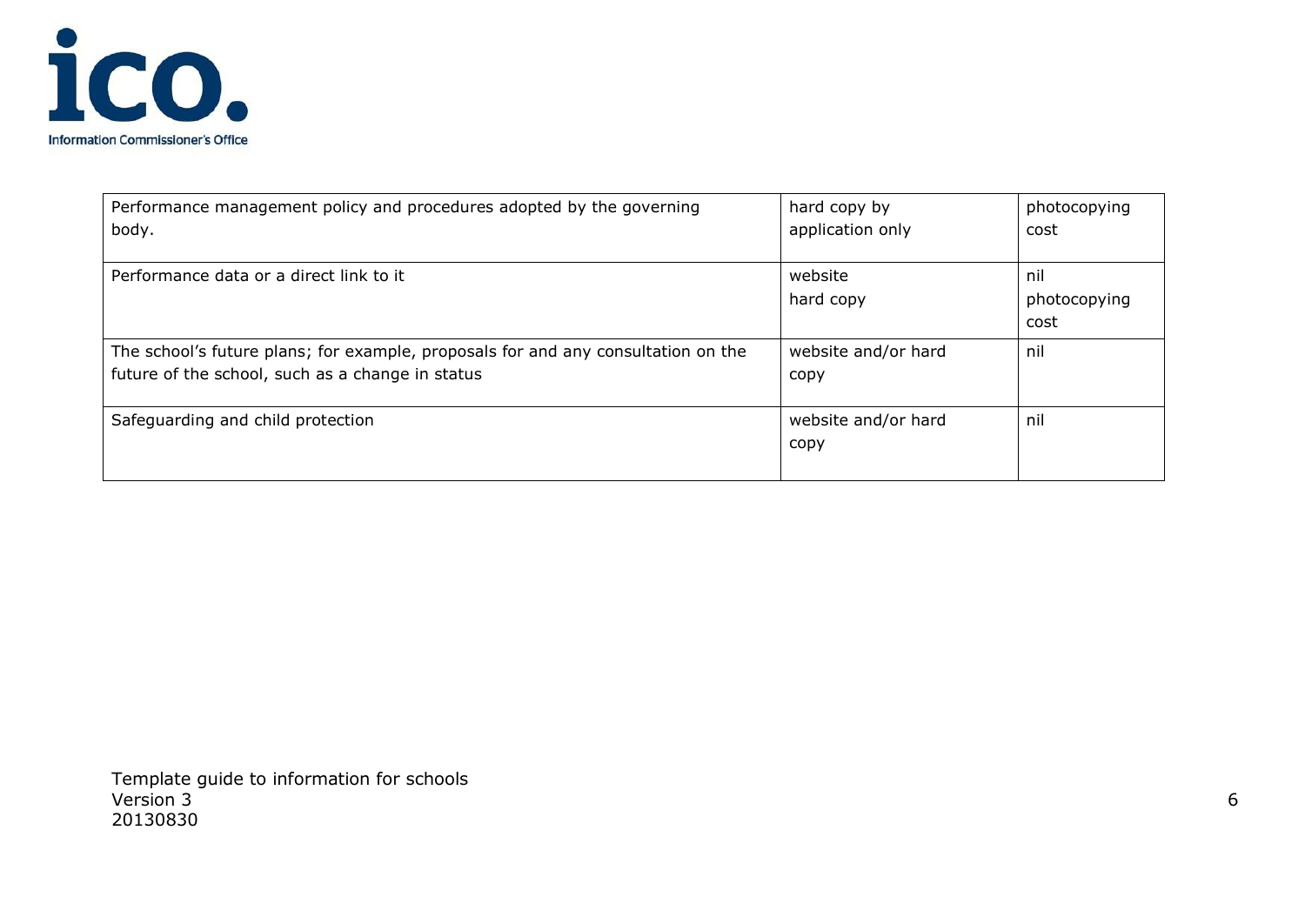

| Class 4 - How we make decisions                                                                                                                                          | (hard copy or website)                              |     |
|--------------------------------------------------------------------------------------------------------------------------------------------------------------------------|-----------------------------------------------------|-----|
| (Decision making processes and records of decisions)                                                                                                                     |                                                     |     |
| Current and previous three years as a minimum                                                                                                                            |                                                     |     |
| Admissions policy                                                                                                                                                        | website and/or hard<br>copy                         | nil |
| Agendas and minutes of meetings of the governing body and its committees.<br>(NB this will exclude information that is properly<br>regarded as private to the meetings). | hard copy for viewing<br>on school premises<br>only | nil |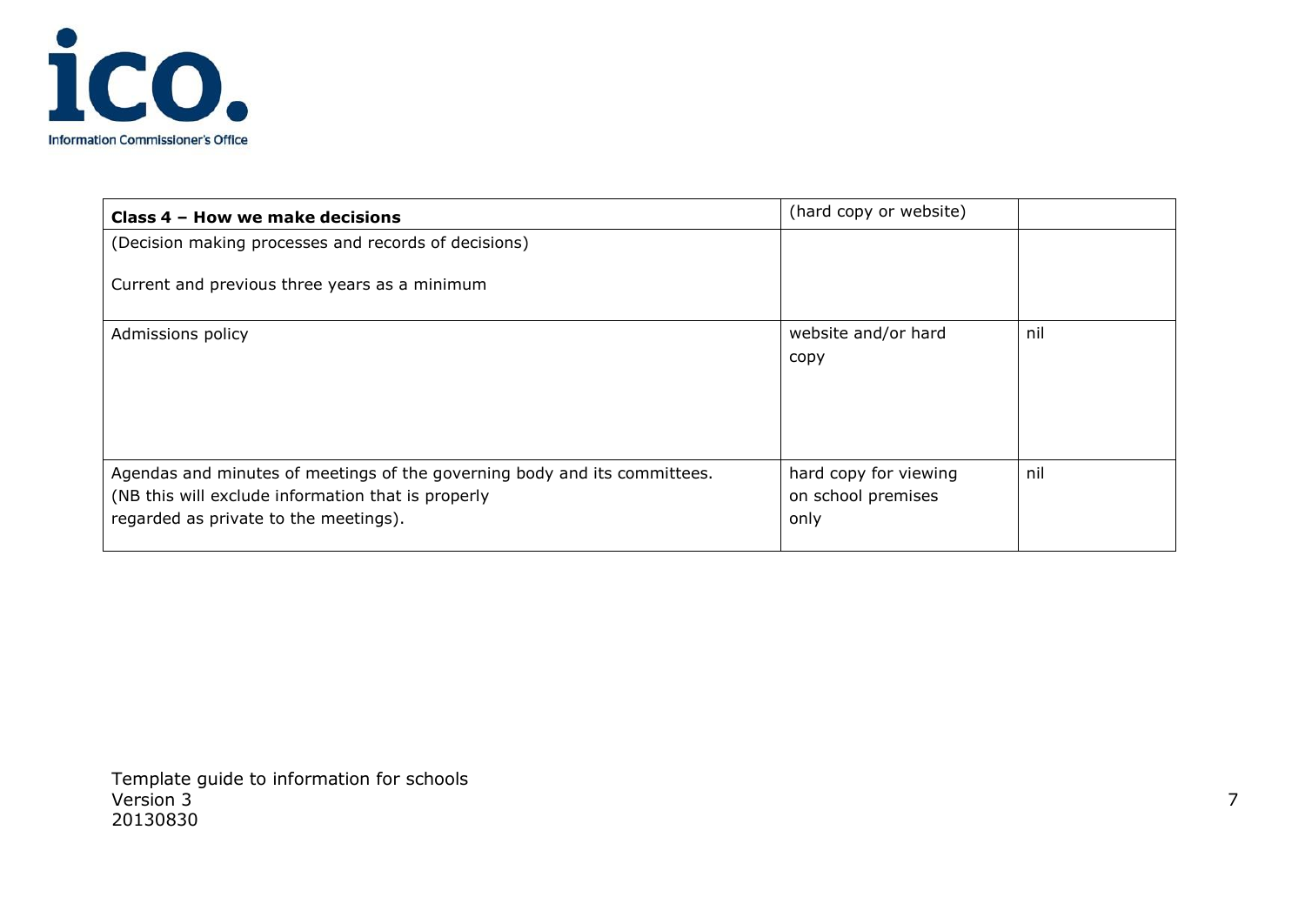

| Class 5 - Our policies and procedures                                                                                                                                                                                                                                                                                                                                                                                                        | (hard copy or website)      |                      |
|----------------------------------------------------------------------------------------------------------------------------------------------------------------------------------------------------------------------------------------------------------------------------------------------------------------------------------------------------------------------------------------------------------------------------------------------|-----------------------------|----------------------|
| (Current written protocols, policies and procedures for delivering our services and<br>responsibilities)                                                                                                                                                                                                                                                                                                                                     |                             |                      |
| Current information only.<br>As a minimum these must include policies, procedures and documents that the<br>school is required to have by statute or by its funding agreement or equivalent,<br>or by the Welsh or English government or the Northern Ireland Executive. These<br>will include policies and procedures for handling information requests. In<br>addition, for Wales, this will include a Welsh Language Scheme in accordance |                             |                      |
| Records management and personal data policies, including:                                                                                                                                                                                                                                                                                                                                                                                    | website                     | nil                  |
| Information security policies<br>$\bullet$<br>Records retention, destruction and archive policies<br>$\bullet$<br>Data protection (including information sharing policies)                                                                                                                                                                                                                                                                   | and/or<br>hard copy         | photocopying<br>cost |
| Charging regimes and policies.                                                                                                                                                                                                                                                                                                                                                                                                               |                             |                      |
| This should include details of any statutory charging regimes. Charging policies<br>should include charges made for information routinely published. They should<br>clearly state what costs are to be recovered, the basis on which they are made<br>and how they are calculated.                                                                                                                                                           | website and/or hard<br>copy | nil                  |
| If the school charges a fee for re-licensing the use of datasets, it should state in<br>its guide how this is calculated (please see "How to complete the Guide to<br>information").                                                                                                                                                                                                                                                         |                             |                      |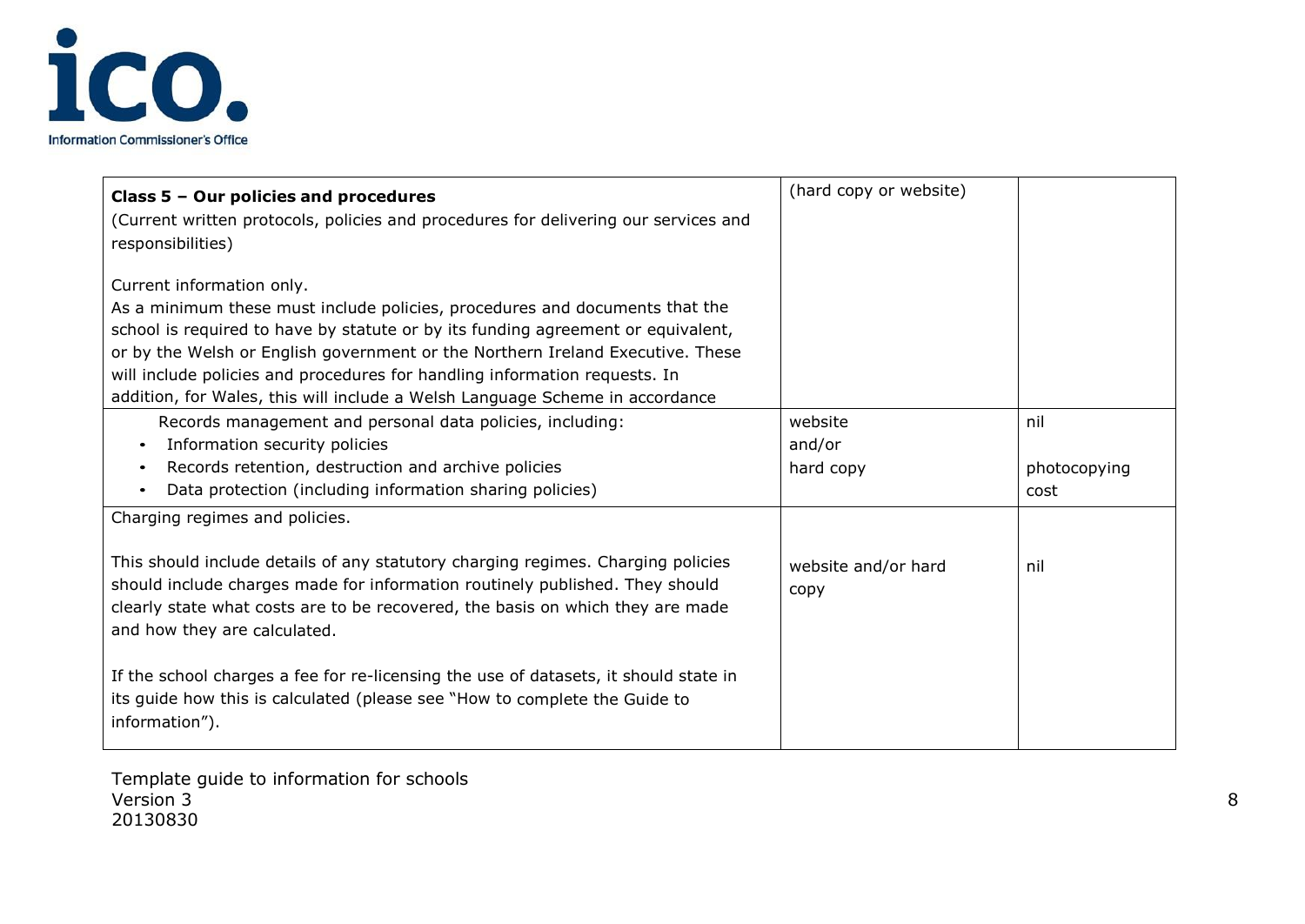

| Class $6$ – Lists and Registers<br>Currently maintained lists and registers only (this does not include the attendance<br>register). | (hard copy or website;<br>some information may only<br>be available by inspection) |                      |
|--------------------------------------------------------------------------------------------------------------------------------------|------------------------------------------------------------------------------------|----------------------|
| Curriculum circulars                                                                                                                 | website                                                                            |                      |
| FOI Disclosure logs                                                                                                                  | hard copy                                                                          | photocopying<br>cost |
| Asset register                                                                                                                       | electronic copy for viewing<br>on school premises only                             |                      |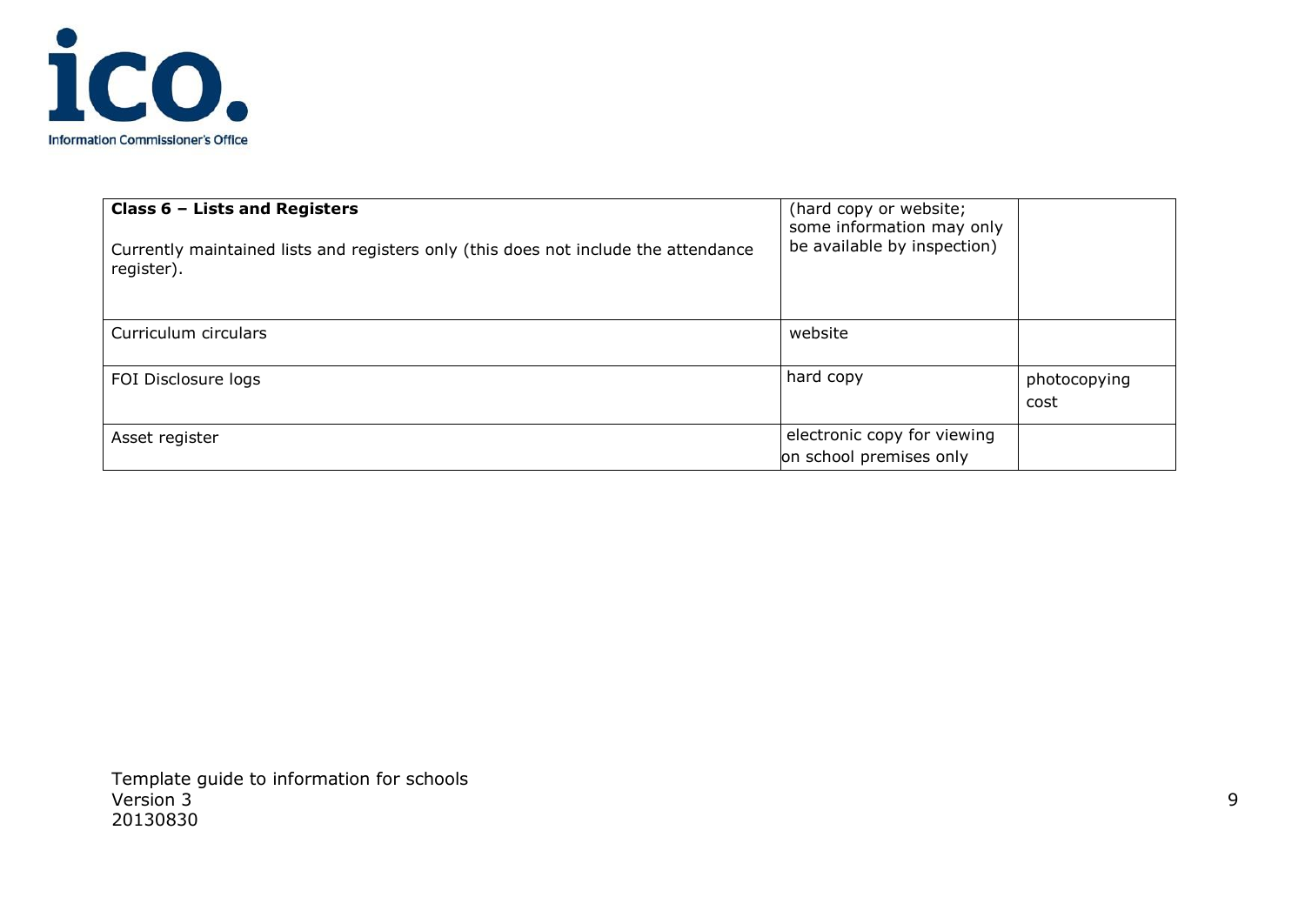

| Class $7$ – The services we offer<br>(Information about the services we offer, including leaflets, guidance and<br>newsletters produced for the public and businesses)<br>Current information only | website;<br>(hard<br>copy or<br>some information may only<br>be available by<br>inspection) |                                                              |
|----------------------------------------------------------------------------------------------------------------------------------------------------------------------------------------------------|---------------------------------------------------------------------------------------------|--------------------------------------------------------------|
| Extra-curricular activities                                                                                                                                                                        | Website and/or hard<br>copy                                                                 | nil<br>photocopying cost for<br>externally run<br>activities |
| Out of school clubs                                                                                                                                                                                | Website and/or hard<br>copy                                                                 | nil<br>photocopying cost for<br>externally run clubs         |
| Services for which the school is entitled to recover a fee, together with those<br>fees                                                                                                            | Website and/or hard<br>copy                                                                 | nil<br>photocopying cost for<br>externally run services      |
| School publications, leaflets, books and newsletters                                                                                                                                               | website<br>and/or<br>hard copy                                                              | nil<br>photocopying cost                                     |